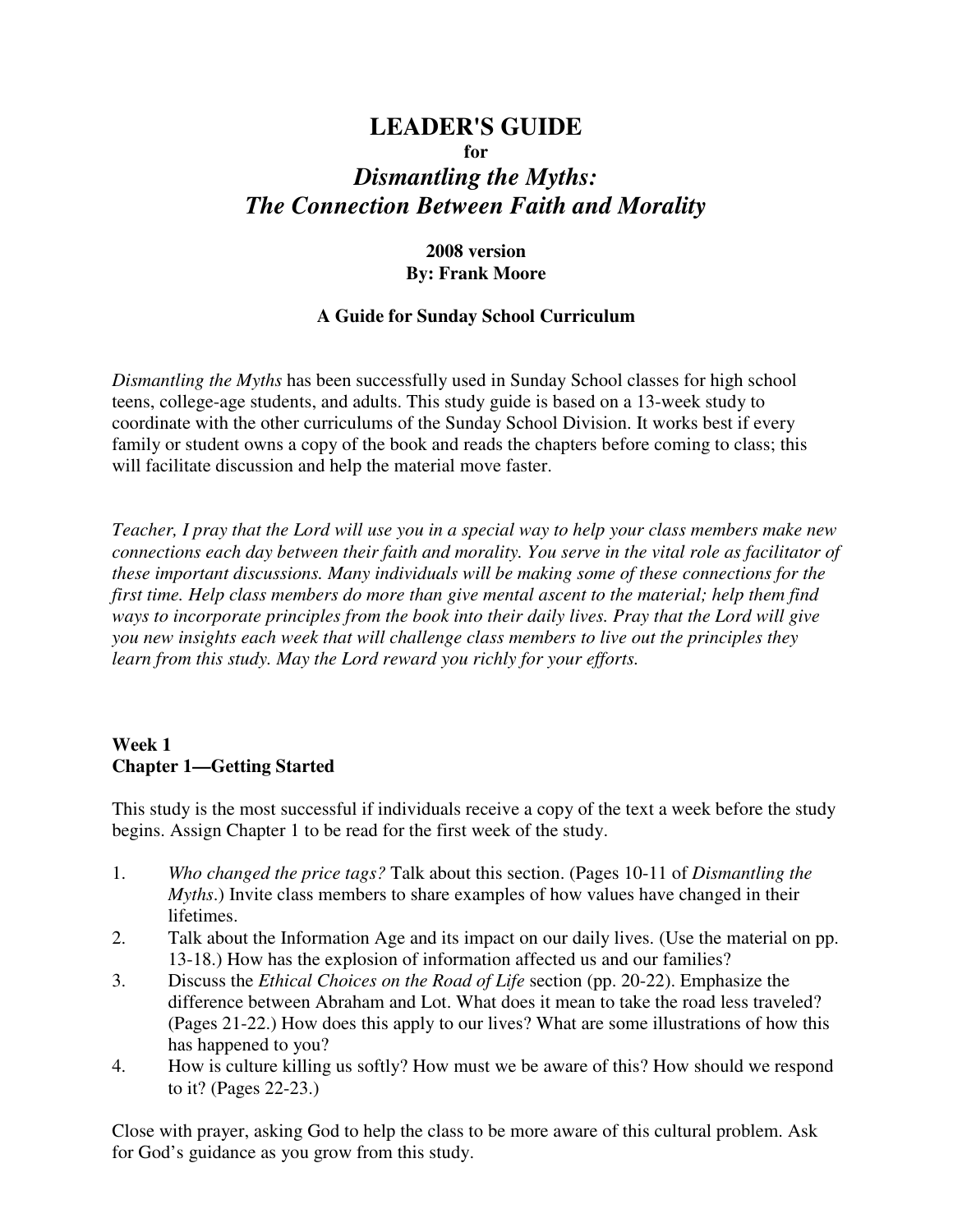Assign Chapter 2 to be read for next week's discussion.

## **Week 2 Chapter 2—Say "Cheese"**

- 1. Bring a copy of a newspaper from this past week highlighting the breakdown of our society through violence, hate crimes, acts of disrespect, prejudice, lying, stealing, etc. Note the fact that culture has change radically in the past thirty years or so.
- 2. *Think About It.* Discuss these questions found on page 35. Invite students to give examples of how they have seen these values change at work, home, or with neighbors.
- 3. *Think About It.* Discuss these questions found on page 42. Be prepared to give examples of each of these points. (Note: If time is an issue for today's session, be sure that numbers 3-6 are covered, as they are especially rich with food for the discussion.)

Close with prayer, asking God to make you aware of what is happening in our culture and to see the emerging problem with new eyes.

Assign Chapter 3 to be read for next week's discussion.

#### **Week 3 Chapter 3—A Penny for Your Thoughts**

- 1. Talk about the ways our thinking patterns and worldviews affect the ways we live.
- 2. Give a brief overview of each of these philosophies. Share your own personal observations of where you see them lived out in your world. An example of each is given with the presentation. Invite class members to give examples as well.
- 3. *Think About It.* Use these sections (found at the end of each philosophy) for discussion.

This is a lot of material to cover, so watch your time. Keep the conversation moving; don't let this week become a boring lecture.

Close with prayer, asking God to help us see what we believe and how it affects the way we live.

Assign Chapter 4 to be read for next week's discussion.

### **Week 4 Chapter 4—On Guard**

- 1. Talk about value systems. Use the observations about values found on pages 64-66. Discuss the *Think About It* questions on page 67.
- 2. Briefly name the eight sources of values on pages 67-70. Discuss the *Think About It* questions on page 70.
- 3. Discuss the issues of culture and culture battles. How do our personal decisions contribute to both? Discuss the *Think About It* questions on pages 74-75.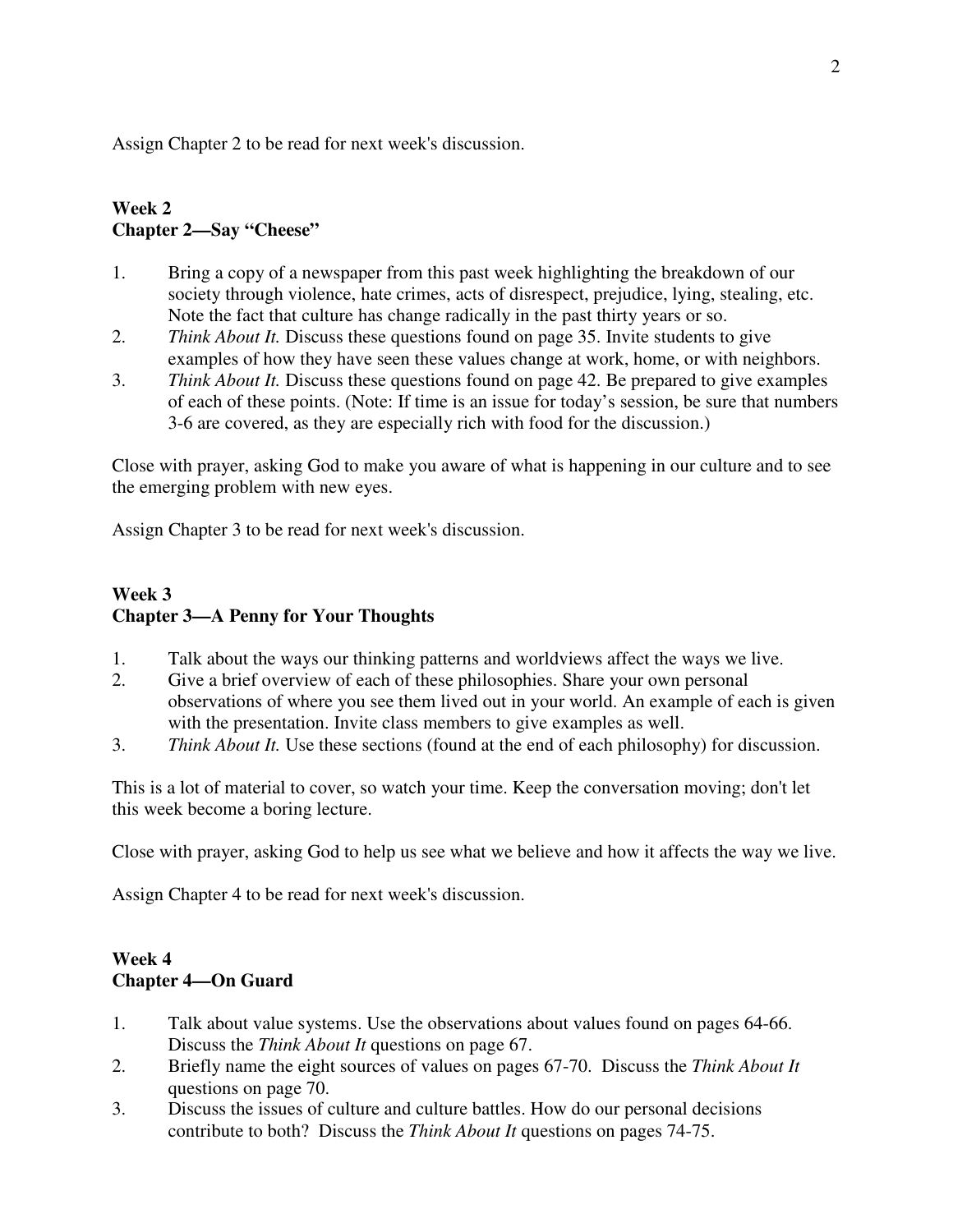- 4. Discuss the entertainment addiction presented on pages 76-79. Use the *Think About It* questions (page 80) to help explain the silent revolution of our culture.
- 5. "We have lost our grasp as a society on what is objectively right and wrong, or even that there is such a thing as objective truth" (p. 80). This is one of the most important points of the book. Discuss its meaning.
- 6. Discuss the *Think About It* questions on page 82. Think of illustrations of this issue from the news or your personal life.
- 7. Discuss what the shift to subjective truth is doing to our society and to individuals in the Church.

Close with prayer, asking God to open our eyes so that we may see what has happened to our culture in recent years.

Assign Chapter 5 to be read for next week's discussion.

#### **Week 5 Chapter 5—Here We Stand**

- 1. *Let's Suppose.* Highlighting this material found on page 87. Ask the questions in the *Think About It* section (p. 88).
- 2. Talk about the different bases of authority found on page 89. What is wrong with using each as a final authority for making ethical decisions?
- 3. List the five foundation blocks of our faith found on pages 90-92. Why is each important?
- 4. Discuss the *Think About It* questions on page 93.
- 5. Discuss the Christian principles found on pages 93-111. Each of them is very important. Make sure to allow enough discussion time for each, as well as for the questions found in each *Think About It* section.

This chapter contains a lot of material; be selective in highlighting the material that your class needs most.

Close with prayer, thanking God for His plan of salvation and His revelation of himself to us.

Assign Chapter 6 to be read for next week's discussion.

## **Week 6 Chapter 6—A Lamp and a Light**

- 1. Discuss the seven observations about the Bible as it relates to ethics. Note that each is important to our understanding of Scripture's application to our daily lives. Spend plenty of time discussing each one.
- 2. As time allows, discuss each of the biblical themes for ethics presented on pages 117-35. Use the *Think About It* section at the end of each theme for discussion. You may have to select the most important themes for your particular class.

At the conclusion of this class session, point out that you have reached the end of the biblical and philosophical theory of this entire study. For the remainder of 13-week study, you will be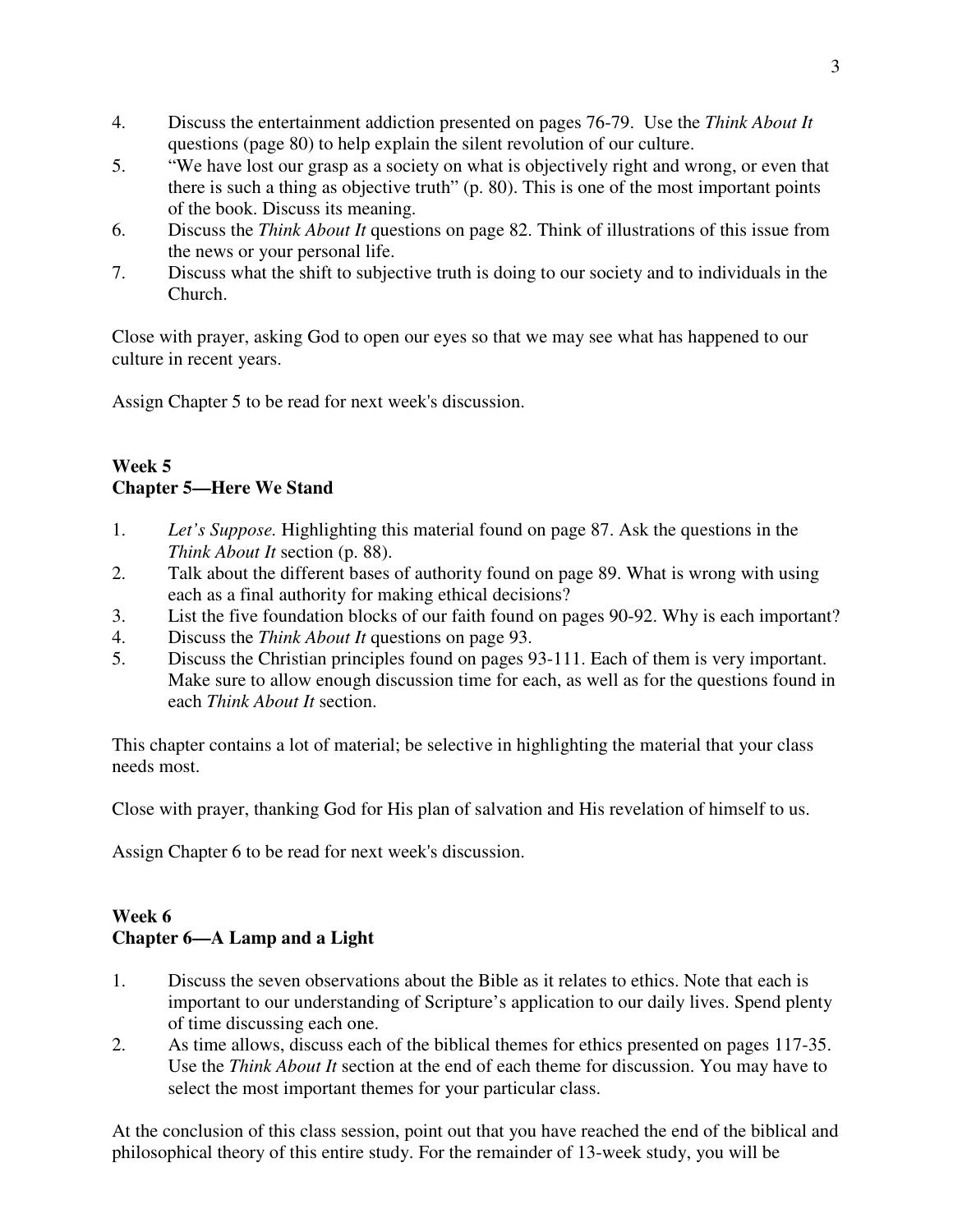discussing practical strategies for putting this material to work for you in daily life. You may want to quickly review everything you have covered so far in this study before moving on to the next section.

Close with prayer, thanking God for His Word and its direction for life.

Assign Chapter 7 to be read for next week's discussion.

*Each of the next three chapters contains 15 strategies for applying our faith to our lives. A single group session does not allow enough time to adequately discuss each chapter. So, it will probably work better to designate two weeks of study to each. You can either do seven strategies one week and eight the next or divide the topics up in a manner that works best for your group.* 

#### **Weeks 7 & 8 Chapter 7—Line 'Em Up: Part 1**

Plan to cover about half of the strategies each week. Allow plenty of time for discussion. Include illustrations from your life and the lives of your class members. Urge class members to watch the news for examples of these truths illustrated in public life.

Note: Plan to spend extra time on Strategies 6, 7, 8, 9, 11, 12, and 15.

- 1. Point out the importance of Strategies 1 and 2. Discuss the *Try This* questions presented with each section.
- 2. Make a chart like the one described on page 150. (The chart is described in the *Try This* discussion point number 1.) Photocopy it and give a copy to each class member. Encourage your class to fill in their charts this week and be prepared to discuss their findings at the next group meeting.
- 3. If you have time, type up the two lists found on pages 157-59 ("Guidelines for Making Ethical Decisions" and "Steps to Making an Ethical Decision"). Copy them for the class members to place in their Bibles or carry with them throughout the week.

In your closing prayer, ask God to make you sensitive to the issues discussed each week.

At the end of week 8, assign chapter 8 to be read for next week's discussion.

## **Weeks 9 & 10 Chapter 8—Line 'Em Up: Part 2**

The two weeks spent on this chapter will highlight strategies for lining up your community life with your faith. Again, discuss about half of the strategies each week. Spend time with each of them but, for the longest group discussions, select the ones that relate best to your group.

Note: Plan to spend extra time on Strategies 18, 20, 21, 23, 25, 27, 28, and 30.